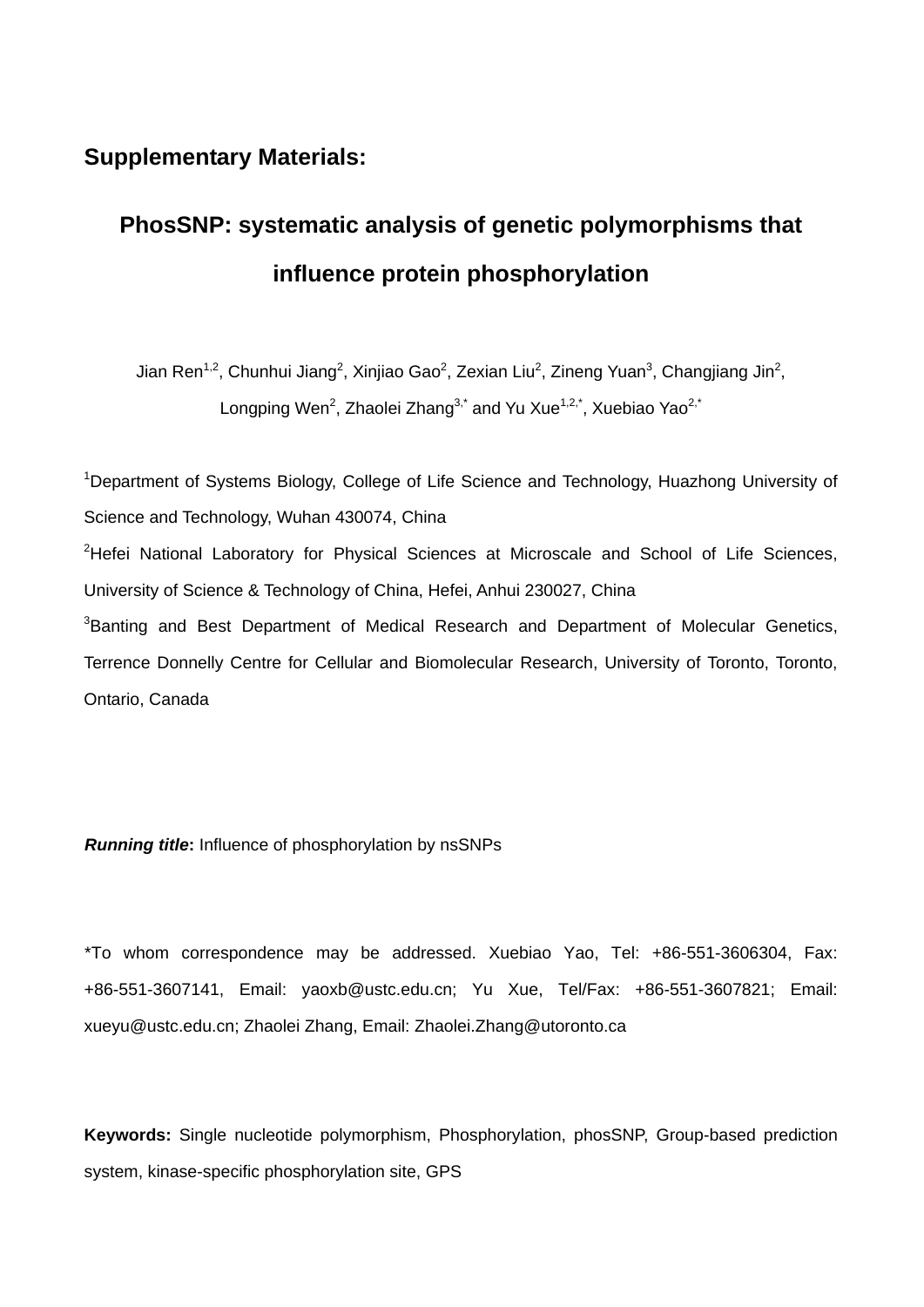## **Supplementary tables**

**Supplementary Table S1** – Several experimentally identified phosSNPs. In 2006, Erxleben *et al*. (The Armstrong group) firstly raise the term "phosphorylopathy" to describe human genetic variation that results in aberrant regulation of protein phosphorylation (1). For simplicity, we refined the term "phosphorylopathy" as phosSNP (Phosphorylation-related SNP). *a*. Exp. Type, the phosSNP types identified by experimental approaches; *b*. Pre. Type, the phosSNP types predicted in this work. For example, the K897T nsSNP of human ERG1/KCNH2/Kv11.1 channel protein was experimentally verified as a type I (+) phosSNP to create a new AKT phosphorylation site to prolong the QT interval of cardiac myocytes (2), while our predictions further pointed that this phosSNP might induce changes of PK types for adjacent phosphorylation sites (Type III). Users could use RefSeq ID, eg., NM\_000238 to query the PhosSNP database for more detailed information.

| <b>Gene/Protein name</b> | <b>Experimentally identified phosSNPs</b>  | Exp.<br>Type $^{\circ}$ | Pre.<br>Type <sup>b</sup> | Ref.   |
|--------------------------|--------------------------------------------|-------------------------|---------------------------|--------|
| Kv11.1/KCNH2/ERG1        | NM_000238 rs1805123 pos=897 AAG->ACG K->T  | $1+$                    | $1 + 3$                   | (2)    |
| <b>RET</b>               | NM_020630 rs1799939 pos=691 GGT->AGT G->S  | $1+$                    | $1+, 2+, 3$               | (3)    |
| p21                      | NM 078467 rs1801724 pos=149 GAT->GGT D->G  | 3                       | 3                         | (4)    |
| RyR <sub>2</sub>         | NM 001035 rs3766871 pos=1886 GGC->AGC G->S | $1+$                    | $1+$                      | (5)    |
| OGG1                     | NM_002542 rs1052133 pos=326 TCC->TGC S->C  | 1-                      | 1-                        | (6, 7) |
| p <sub>53</sub>          | NM_000546 rs1800371 pos=47 CCG->TCG P->S   | 3                       | $1 + 3$                   | (8)    |
| HTR <sub>2</sub> A       | NM 000621 rs1058576 pos=421 TCT->TTT S->F  | 1-                      | $1 - 3$                   | (9)    |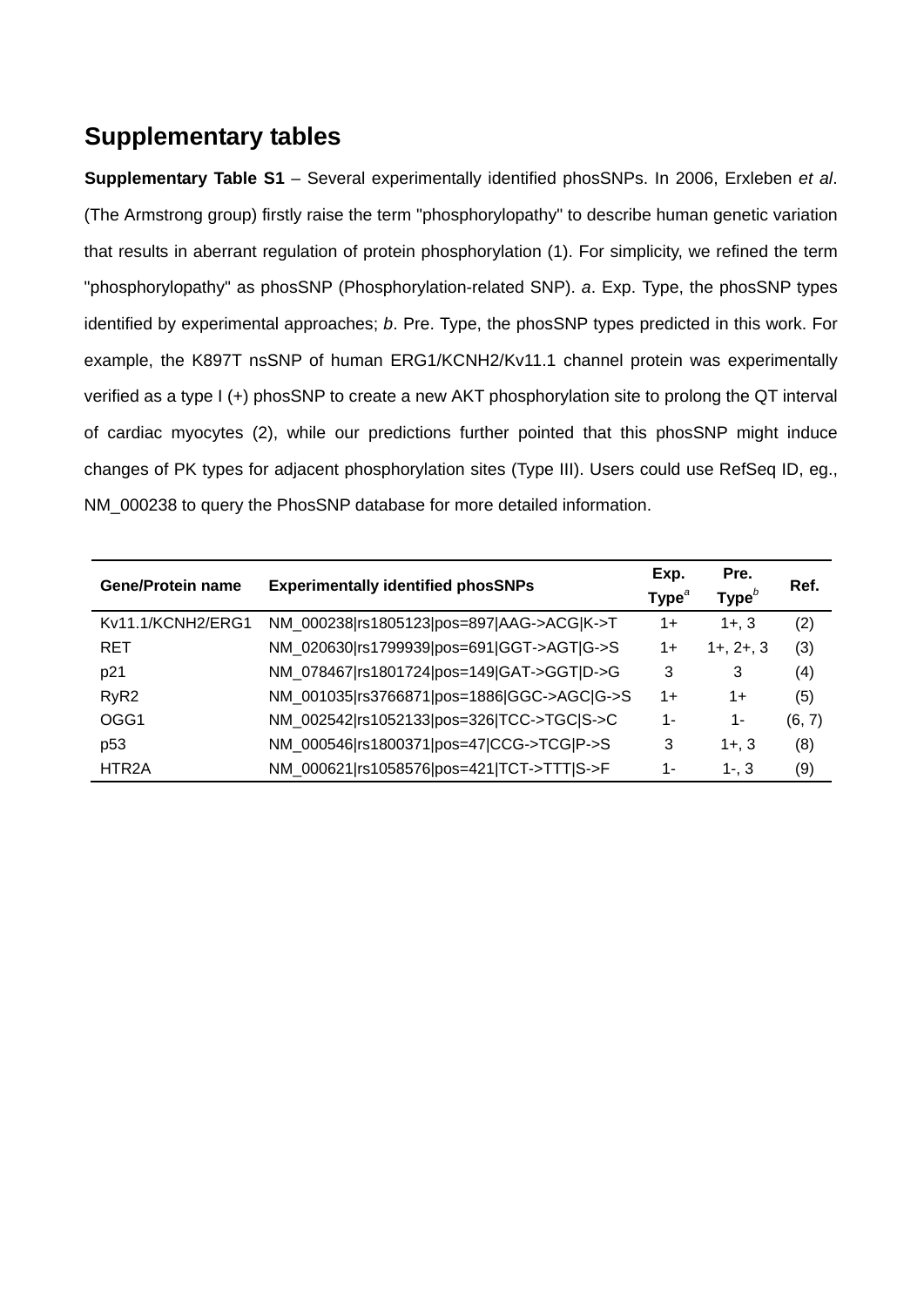**Supplementary Table S2** – The SNP annotation information for three distinct mRNAs of human ERG1/KCNH2/Kv11.1. The pre-calculated mapping SNP information for the three mRNAs was not identical. And no entry has the full SNP annotations.

| NM_000238 | NM_172056 | NM_172057 | NM_000238 | NM_172056 | NM_172057 |
|-----------|-----------|-----------|-----------|-----------|-----------|
| 731506    | 731506    |           |           | 41307289  |           |
| 740952    | 740952    | 740952    | 41307292  | 41307292  | 41307292  |
| 1060516   |           | 1060516   | 41307295  | 41307295  | 41307295  |
| 1060517   |           | 1060517   | 41307319  | 41307319  |           |
| 1064800   |           | 1064800   | 41308954  | 41308954  |           |
| 1137617   | 1137617   | 1137617   | 41311000  |           | 41311000  |
| 1805120   | 1805120   | 1805120   | 41311003  | 41311003  | 41311003  |
| 1805123   |           | 1805123   |           |           | 41311009  |
| 2228160   | 2228160   |           |           |           | 41311012  |
|           | 2968859   |           | 41311018  | 41311018  |           |
| 9333649   | 9333649   | 9333649   | 41312081  |           | 41312081  |
| 9770044   | 9770044   | 9770044   | 41312087  |           | 41312087  |
| 11538710  | 11538710  | 11538710  | 41313068  |           | 41313068  |
| 12720441  | 12720441  | 12720441  | 41313074  |           | 41313074  |
| 13229961  | 13229961  |           |           |           | 41313083  |
| 13230253  | 13230253  |           | 41313143  |           | 41313143  |
| 28763994  |           | 28763994  | 41313746  |           | 41313746  |
| 28928904  | 28928904  | 28928904  | 41313752  |           | 41313752  |
| 28928905  | 28928905  | 28928905  | 41313761  |           | 41313761  |
| 28933095  | 28933095  |           | 41313764  |           | 41313764  |
| 33959111  | 33959111  | 33959111  | 41314354  |           | 41314354  |
| 33999003  | 33999003  | 33999003  |           | 41314363  |           |
| 34708518  |           | 34708518  |           | 41314366  |           |
| 34804926  |           | 34804926  | 41314375  | 41314375  | 41314375  |
| 36210421  |           | 36210421  |           |           | 41314393  |
| 36210422  | 36210422  |           |           |           | 41314396  |
| 41307270  |           | 41307270  | 41314417  | 41314417  |           |
| 41307271  |           | 41307271  | 45607339  | 45607339  | 45607339  |
| 41307274  |           | 41307274  |           | 55684712  |           |
| 41307277  |           | 41307277  |           |           | 62492438  |
| 41307280  |           | 41307280  |           |           |           |